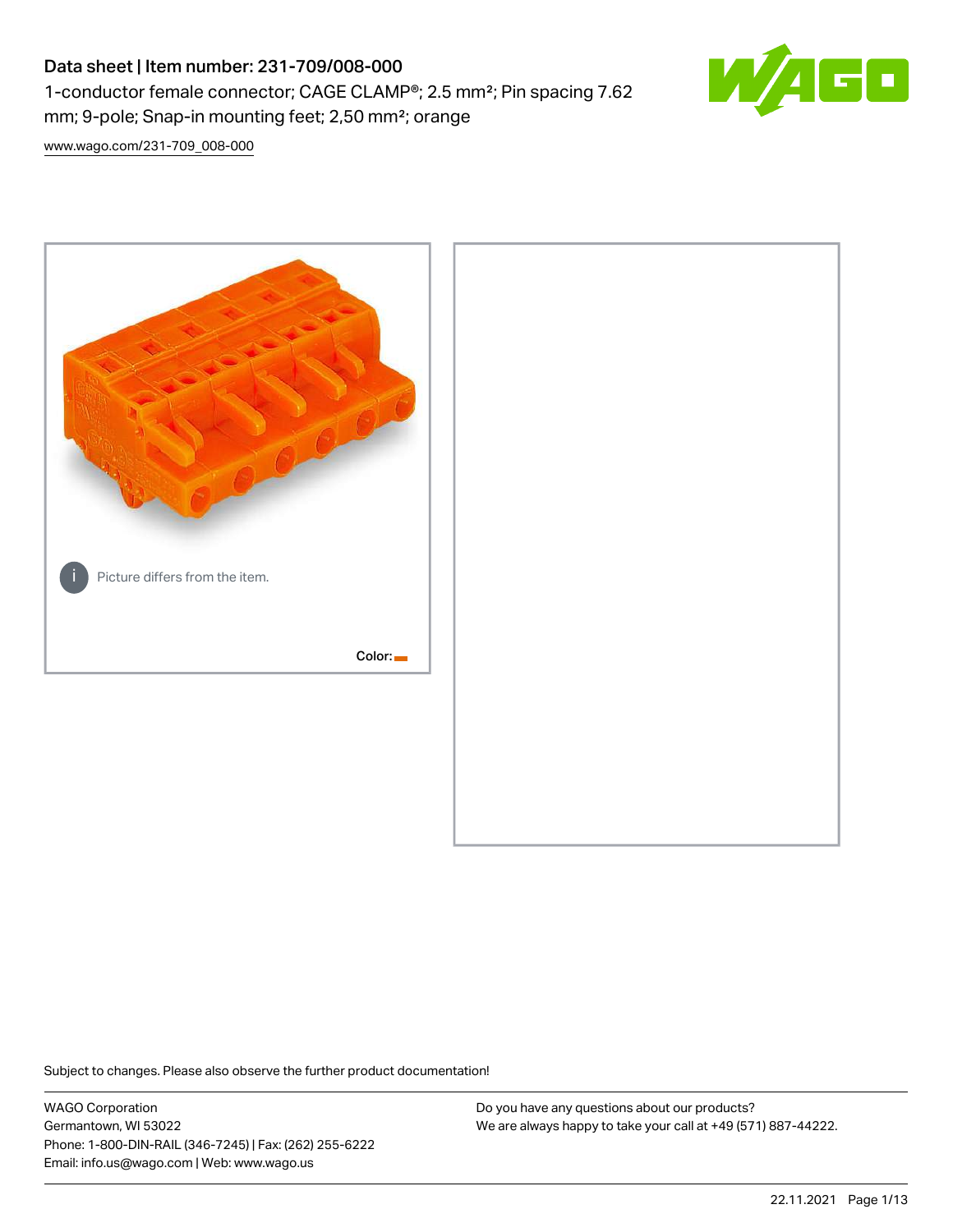

Dimensions in mm

 $L_1 =$  (pole no.  $-1$ ) x pin spacing + 5.08 mm + 1.5 mm

2- to 3-pole female connectors – one latch only

#### Item description

- Universal connection for all conductor types
- $\blacksquare$ Easy cable pre-assembly and on-unit wiring via vertical and horizontal CAGE CLAMP<sup>®</sup> actuation
- $\blacksquare$ Integrated test ports
- $\blacksquare$ With coding fingers

Subject to changes. Please also observe the further product documentation! Data

WAGO Corporation Germantown, WI 53022 Phone: 1-800-DIN-RAIL (346-7245) | Fax: (262) 255-6222 Email: info.us@wago.com | Web: www.wago.us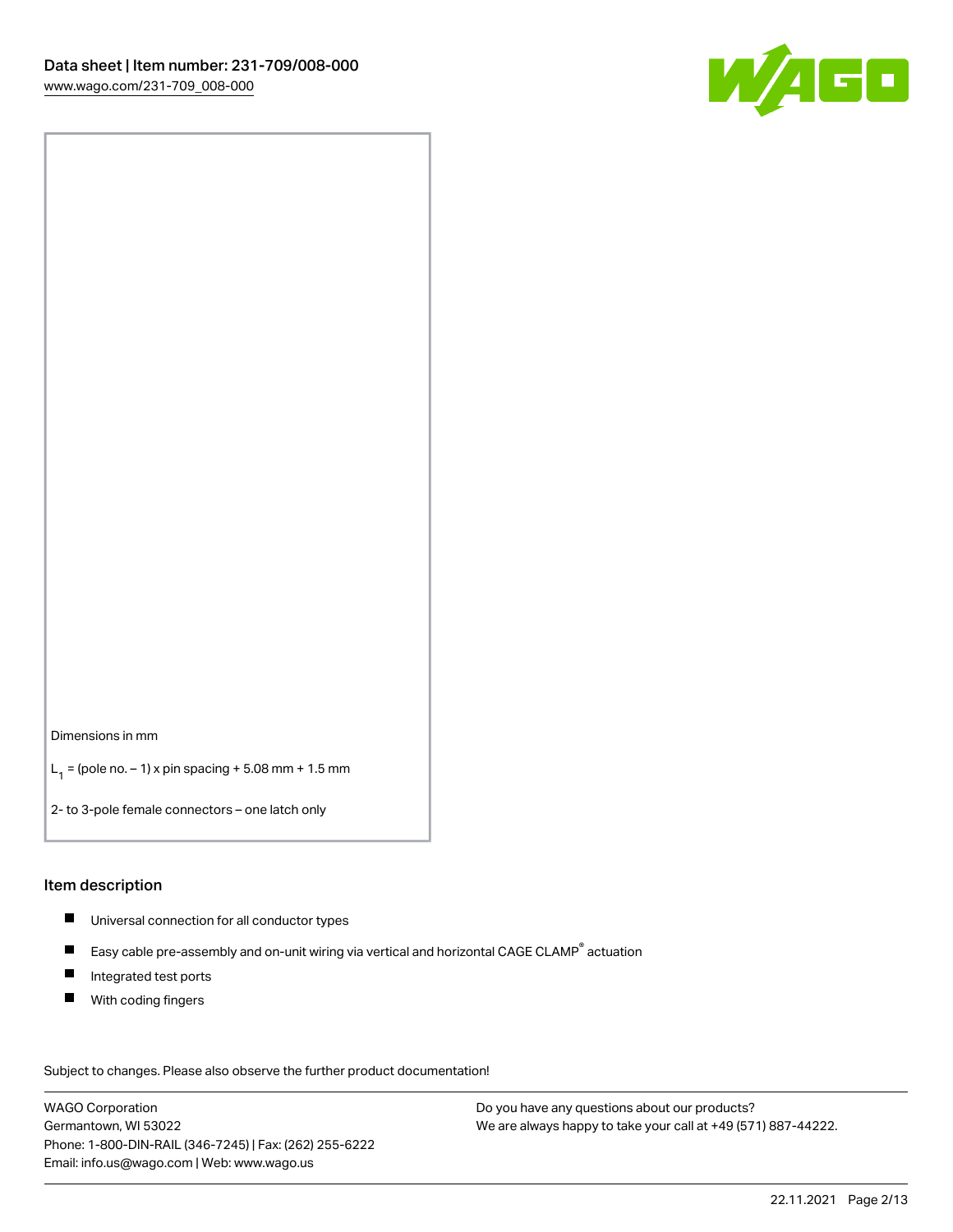

# Data Notes

| Safety information 1 | The MCS-MULTI CONNECTION SYSTEM includes connectors<br>without breaking capacity in accordance with DIN EN 61984. When<br>used as intended, these connectors must not be connected<br>/disconnected when live or under load. The circuit design should<br>ensure header pins, which can be touched, are not live when<br>unmated. |
|----------------------|-----------------------------------------------------------------------------------------------------------------------------------------------------------------------------------------------------------------------------------------------------------------------------------------------------------------------------------|
| Variants:            | Gold-plated or partially gold-plated contact surfaces<br>Other versions (or variants) can be requested from WAGO Sales or<br>configured at https://configurator.wago.com/                                                                                                                                                         |

# Electrical data

# IEC Approvals

| Ratings per                 | IEC/EN 60664-1                                                        |
|-----------------------------|-----------------------------------------------------------------------|
| Rated voltage (III / 3)     | 500 V                                                                 |
| Rated surge voltage (III/3) | 6 <sub>kV</sub>                                                       |
| Rated voltage (III/2)       | 630 V                                                                 |
| Rated surge voltage (III/2) | 6 <sub>k</sub> V                                                      |
| Nominal voltage (II/2)      | 1000V                                                                 |
| Rated surge voltage (II/2)  | 6 <sub>kV</sub>                                                       |
| Rated current               | 16A                                                                   |
| Legend (ratings)            | $(III / 2)$ $\triangle$ Overvoltage category III / Pollution degree 2 |

# UL Approvals

| Approvals per                  | UL 1059 |
|--------------------------------|---------|
| Rated voltage UL (Use Group B) | 300 V   |
| Rated current UL (Use Group B) | 15 A    |
| Rated voltage UL (Use Group D) | 300 V   |
| Rated current UL (Use Group D) | 10 A    |

# Ratings per UL

| Rated voltage UL 1977 | 300 V |
|-----------------------|-------|
| Rated current UL 1977 |       |

# CSA Approvals

Approvals per CSA

Subject to changes. Please also observe the further product documentation!

| <b>WAGO Corporation</b>                                | Do you have any questions about our products?                 |
|--------------------------------------------------------|---------------------------------------------------------------|
| Germantown, WI 53022                                   | We are always happy to take your call at +49 (571) 887-44222. |
| Phone: 1-800-DIN-RAIL (346-7245)   Fax: (262) 255-6222 |                                                               |
| Email: info.us@wago.com   Web: www.wago.us             |                                                               |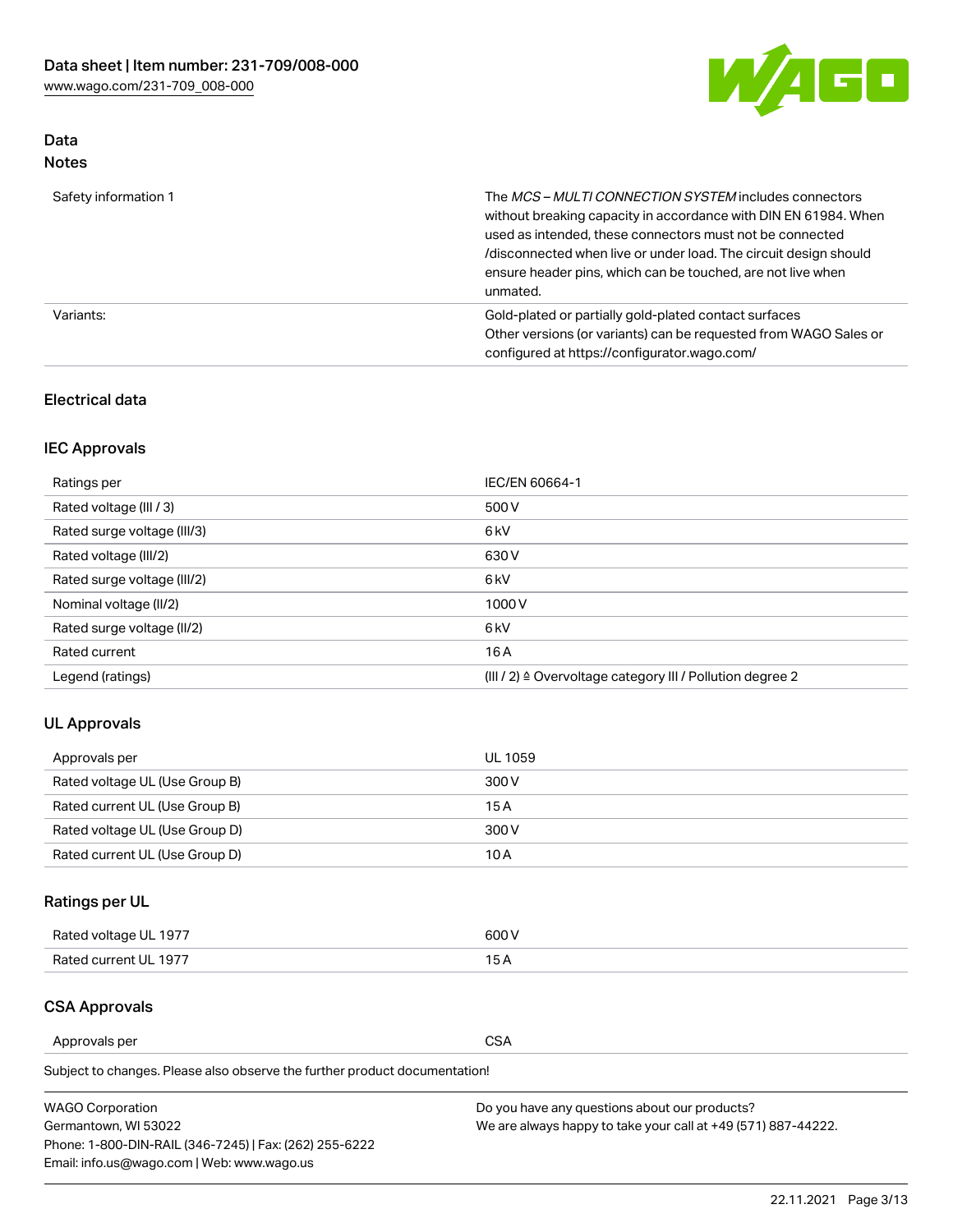[www.wago.com/231-709\\_008-000](http://www.wago.com/231-709_008-000)



| Rated voltage CSA (Use Group B) | 300 V |
|---------------------------------|-------|
| Rated current CSA (Use Group B) | 15 A  |
| Rated voltage CSA (Use Group D) | 300 V |
| Rated current CSA (Use Group D) | 10 A  |

### Connection data

| Total number of connection points |  |
|-----------------------------------|--|
| Total number of potentials        |  |
| Number of connection types        |  |
| Number of levels                  |  |

#### Connection 1

| Connection technology                             | CAGE CLAMP <sup>®</sup>                 |
|---------------------------------------------------|-----------------------------------------|
| Actuation type                                    | Operating tool                          |
| Solid conductor                                   | $0.082.5$ mm <sup>2</sup> / 28  12 AWG  |
| Fine-stranded conductor                           | $0.08$ 2.5 mm <sup>2</sup> / 28  12 AWG |
| Fine-stranded conductor; with insulated ferrule   | $0.251.5$ mm <sup>2</sup>               |
| Fine-stranded conductor; with uninsulated ferrule | $0.252.5$ mm <sup>2</sup>               |
| Strip length                                      | 89 mm / 0.31  0.35 inch                 |
| Number of poles                                   | 9                                       |
| Conductor entry direction to mating direction     | 0°                                      |

# Physical data

| Pin spacing             | 7.62 mm / 0.3 inch    |
|-------------------------|-----------------------|
| Width                   | 67.54 mm / 2.659 inch |
| Height                  | 18.8 mm / 0.74 inch   |
| Height from the surface | 14.3 mm / 0.563 inch  |
| Depth                   | 26.45 mm / 1.041 inch |

#### Mechanical data

| Housing sheet thickness | $0.61.2$ mm $/0.0240.047$ inch |
|-------------------------|--------------------------------|
| Mounting type           | Snap-in foot                   |
| Mounting type           | Panel mounting                 |

#### Plug-in connection

Contact type (pluggable connector) example a set of the Female connector/socket

Subject to changes. Please also observe the further product documentation!

WAGO Corporation Germantown, WI 53022 Phone: 1-800-DIN-RAIL (346-7245) | Fax: (262) 255-6222 Email: info.us@wago.com | Web: www.wago.us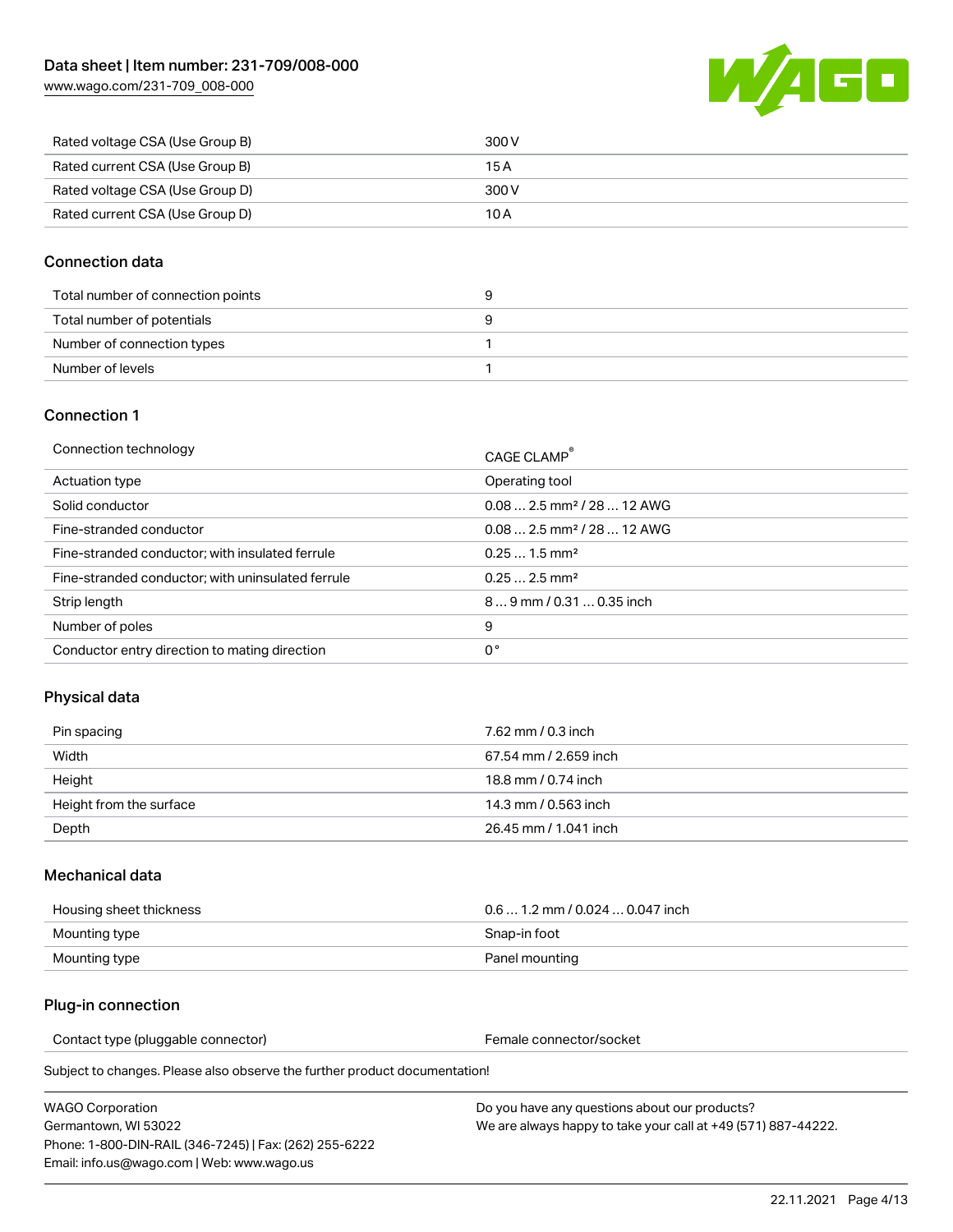[www.wago.com/231-709\\_008-000](http://www.wago.com/231-709_008-000)



| Connector (connection type)   | for conductor |
|-------------------------------|---------------|
| Mismating protection          | No            |
| Locking of plug-in connection | Without       |

### Material data

| Color                       | orange                            |
|-----------------------------|-----------------------------------|
| Material group              |                                   |
| Insulation material         | Polyamide (PA66)                  |
| Flammability class per UL94 | V0                                |
| Clamping spring material    | Chrome nickel spring steel (CrNi) |
| Contact material            | Copper alloy                      |
| Contact plating             | tin-plated                        |
| Fire load                   | 0.324 MJ                          |
| Weight                      | 19.2g                             |
|                             |                                   |

#### Environmental requirements

| Limit temperature range | .+85 °C<br>-60 |
|-------------------------|----------------|
|-------------------------|----------------|

# Commercial data

| Product Group         | 3 (Multi Conn. System) |
|-----------------------|------------------------|
| PU (SPU)              | 25 Stück               |
| Packaging type        | box                    |
| Country of origin     | DE                     |
| <b>GTIN</b>           | 4044918375771          |
| Customs tariff number | 8536694040             |

#### Approvals / Certificates

#### Country specific Approvals

| Logo                  | Approval                               | <b>Additional Approval Text</b> | Certificate<br>name |
|-----------------------|----------------------------------------|---------------------------------|---------------------|
| SB.                   | <b>CSA</b><br>DEKRA Certification B.V. | C <sub>22.2</sub>               | 1466354             |
| <b>Ship Approvals</b> |                                        |                                 |                     |
| Logo                  | Approval                               | <b>Additional Approval Text</b> | Certificate<br>name |

Subject to changes. Please also observe the further product documentation!

| <b>WAGO Corporation</b>                                | Do you have any questions about our products?                 |  |
|--------------------------------------------------------|---------------------------------------------------------------|--|
| Germantown, WI 53022                                   | We are always happy to take your call at +49 (571) 887-44222. |  |
| Phone: 1-800-DIN-RAIL (346-7245)   Fax: (262) 255-6222 |                                                               |  |
| Email: info.us@wago.com   Web: www.wago.us             |                                                               |  |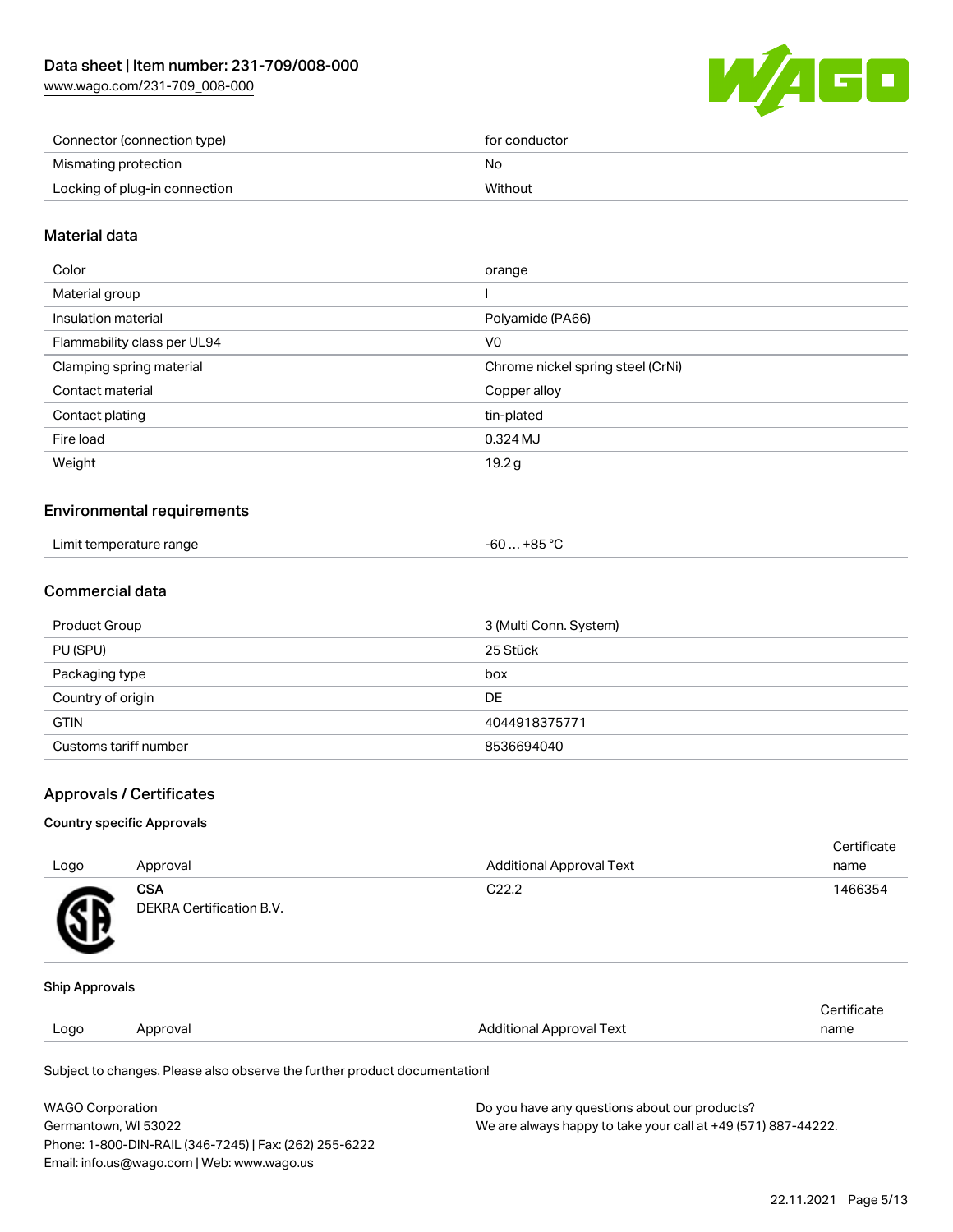# Data sheet | Item number: 231-709/008-000

[www.wago.com/231-709\\_008-000](http://www.wago.com/231-709_008-000)



| ABS                                        | <b>ABS</b><br>American Bureau of Shipping                                                       |                                                                                                                           | $19 -$<br>HG1869876-<br><b>PDA</b> |
|--------------------------------------------|-------------------------------------------------------------------------------------------------|---------------------------------------------------------------------------------------------------------------------------|------------------------------------|
| VERITAS                                    | BV<br>Bureau Veritas S.A.                                                                       | IEC 60998                                                                                                                 | 11915/D0<br><b>BV</b>              |
| <b>UL-Approvals</b>                        |                                                                                                 |                                                                                                                           |                                    |
| Logo                                       | Approval                                                                                        | <b>Additional Approval Text</b>                                                                                           | Certificate<br>name                |
|                                            | <b>UR</b><br>Underwriters Laboratories Inc.                                                     | <b>UL 1977</b>                                                                                                            | E45171                             |
|                                            | <b>UR</b><br>Underwriters Laboratories Inc.                                                     | <b>UL 1059</b>                                                                                                            | E45172                             |
| Counterpart<br><b>Optional accessories</b> | Item no.731-639                                                                                 | 1-conductor male connector; CAGE CLAMP®; 2.5 mm <sup>2</sup> ; Pin spacing 7.62 mm; 9-pole; 2,50 mm <sup>2</sup> ; orange | www.wago.com/731-639               |
| Cover                                      |                                                                                                 |                                                                                                                           |                                    |
| Cover                                      |                                                                                                 |                                                                                                                           |                                    |
|                                            | Item no.: 231-669<br>Lockout caps; for covering unused clamping units; orange                   |                                                                                                                           | www.wago.com/231-669               |
| Insulations stops                          |                                                                                                 |                                                                                                                           |                                    |
| Insulation stop                            |                                                                                                 |                                                                                                                           |                                    |
| Licia                                      | Item no.: 231-673<br>Insulation stop; 0.08-0.2 mm <sup>2</sup> / 0.2 mm <sup>2</sup> "s"; white |                                                                                                                           | www.wago.com/231-673               |
|                                            | Item no.: 231-674<br>Insulation stop; 0.25 - 0.5 mm <sup>2</sup> ; light gray                   |                                                                                                                           | www.wago.com/231-674               |
|                                            | Subject to changes. Please also observe the further product documentation!                      |                                                                                                                           |                                    |
| <b>WACO Corporation</b>                    |                                                                                                 | Do vou have any questions about our products?                                                                             |                                    |

WAGO Corporation Germantown, WI 53022 Phone: 1-800-DIN-RAIL (346-7245) | Fax: (262) 255-6222 Email: info.us@wago.com | Web: www.wago.us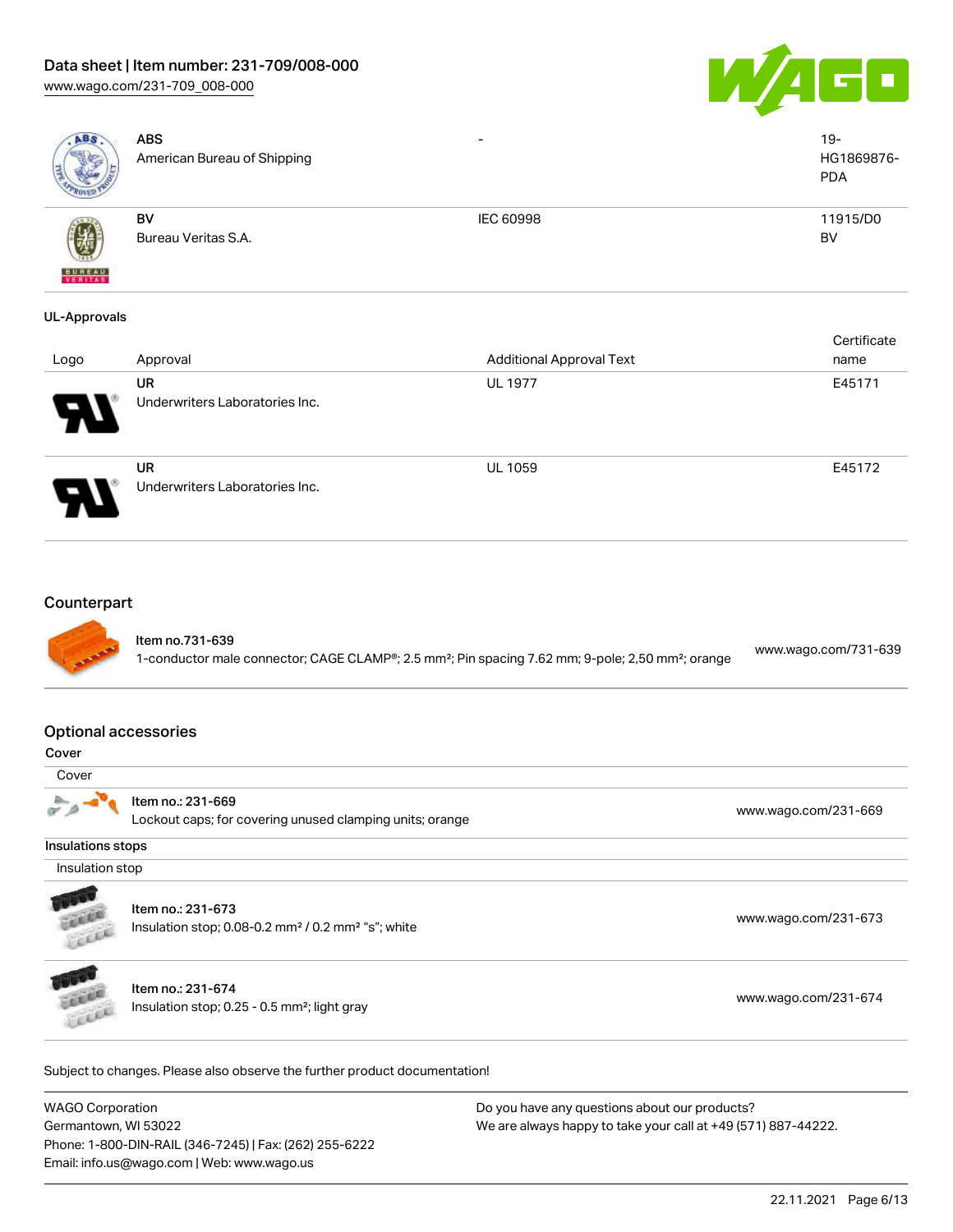



Item no.: 231-675

Phone: 1-800-DIN-RAIL (346-7245) | Fax: (262) 255-6222

Email: info.us@wago.com | Web: www.wago.us

Insulation stop; 0.75 - 1 mm²; dark gray [www.wago.com/231-675](http://www.wago.com/231-675)

| <b>CERA</b>                |                                                                                                         |                                                               |                                  |
|----------------------------|---------------------------------------------------------------------------------------------------------|---------------------------------------------------------------|----------------------------------|
| <b>Tools</b>               |                                                                                                         |                                                               |                                  |
| Operating tool             |                                                                                                         |                                                               |                                  |
|                            | Item no.: 231-159                                                                                       |                                                               | www.wago.com/231-159             |
|                            | Operating tool; natural                                                                                 |                                                               |                                  |
|                            | Item no.: 231-231                                                                                       |                                                               |                                  |
|                            | Combination operating tool; red                                                                         |                                                               | www.wago.com/231-231             |
|                            |                                                                                                         |                                                               |                                  |
|                            | Item no.: 231-131                                                                                       |                                                               | www.wago.com/231-131             |
|                            | Operating tool; made of insulating material; 1-way; loose; white                                        |                                                               |                                  |
|                            | Item no.: 231-291                                                                                       |                                                               |                                  |
|                            | Operating tool; made of insulating material; 1-way; loose; red                                          |                                                               | www.wago.com/231-291             |
|                            |                                                                                                         |                                                               |                                  |
| Marking accessories        |                                                                                                         |                                                               |                                  |
| Marking strip              |                                                                                                         |                                                               |                                  |
|                            | Item no.: 210-331/762-202                                                                               |                                                               | www.wago.com/210-331             |
|                            | Marking strips; as a DIN A4 sheet; MARKED; 1-16 (100x); Height of marker strip: 2.3 mm/0.091 in; Strip  |                                                               | /762-202                         |
|                            | length 182 mm; Horizontal marking; Self-adhesive; white                                                 |                                                               |                                  |
|                            | Item no.: 210-332/762-020                                                                               |                                                               |                                  |
|                            | Marking strips; as a DIN A4 sheet; MARKED; 1-20 (80x); Height of marker strip: 3 mm; Strip length 182   |                                                               | www.wago.com/210-332<br>/762-020 |
|                            | mm; Horizontal marking; Self-adhesive; white                                                            |                                                               |                                  |
| Mounting                   |                                                                                                         |                                                               |                                  |
| Mounting accessories       |                                                                                                         |                                                               |                                  |
|                            | Item no.: 209-137                                                                                       |                                                               | www.wago.com/209-137             |
|                            | Mounting adapter; can be used as end stop; 6.5 mm wide; gray                                            |                                                               |                                  |
| <b>Testing accessories</b> |                                                                                                         |                                                               |                                  |
| Testing accessories        |                                                                                                         |                                                               |                                  |
|                            |                                                                                                         |                                                               |                                  |
|                            | Item no.: 210-136<br>Test plug; 2 mm Ø; with 500 mm cable                                               |                                                               | www.wago.com/210-136             |
|                            |                                                                                                         |                                                               |                                  |
|                            | Item no.: 231-662                                                                                       |                                                               |                                  |
|                            | Test plugs for female connectors; for 7.5 mm and 7.62 mm pin spacing; 2,50 mm <sup>2</sup> ; light gray |                                                               | www.wago.com/231-662             |
| <b>Ferrules</b>            |                                                                                                         |                                                               |                                  |
| Ferrule                    |                                                                                                         |                                                               |                                  |
|                            | Item no.: 216-101                                                                                       |                                                               |                                  |
|                            | Ferrule; Sleeve for 0.5 mm <sup>2</sup> / AWG 22; uninsulated; electro-tin plated; silver-colored       |                                                               | www.wago.com/216-101             |
|                            |                                                                                                         |                                                               |                                  |
|                            | Subject to changes. Please also observe the further product documentation!                              |                                                               |                                  |
| <b>WAGO Corporation</b>    |                                                                                                         | Do you have any questions about our products?                 |                                  |
| Germantown, WI 53022       |                                                                                                         | We are always happy to take your call at +49 (571) 887-44222. |                                  |
|                            |                                                                                                         |                                                               |                                  |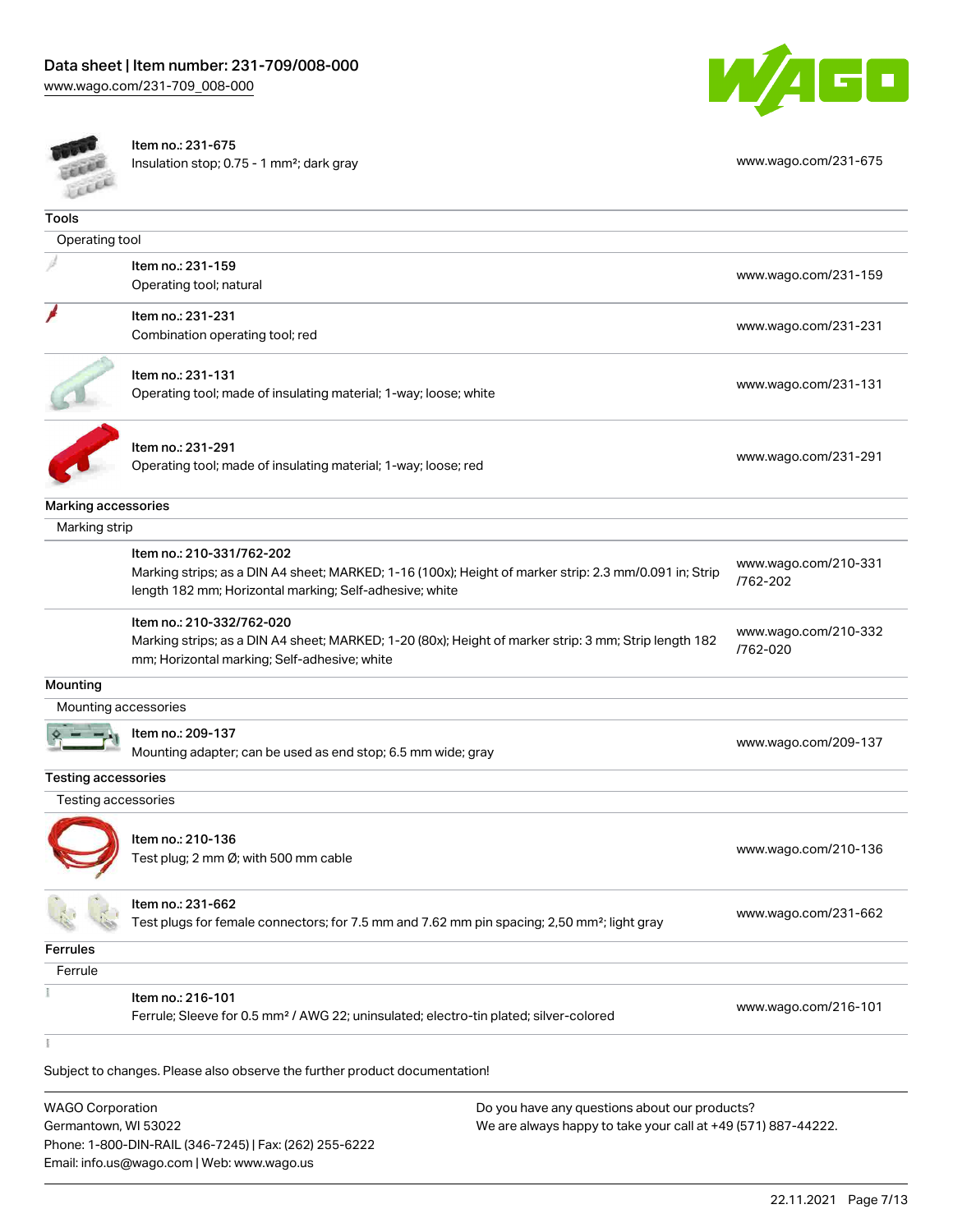# Data sheet | Item number: 231-709/008-000

[www.wago.com/231-709\\_008-000](http://www.wago.com/231-709_008-000)



|   | Item no.: 216-104<br>Ferrule; Sleeve for 1.5 mm <sup>2</sup> / AWG 16; uninsulated; electro-tin plated; silver-colored                                                             | www.wago.com/216-104 |
|---|------------------------------------------------------------------------------------------------------------------------------------------------------------------------------------|----------------------|
| E | Item no.: 216-106<br>Ferrule; Sleeve for 2.5 mm <sup>2</sup> / AWG 14; uninsulated; electro-tin plated; silver-colored                                                             | www.wago.com/216-106 |
|   | Item no.: 216-102<br>Ferrule; Sleeve for 0.75 mm <sup>2</sup> / AWG 20; uninsulated; electro-tin plated; silver-colored                                                            | www.wago.com/216-102 |
|   | Item no.: 216-103<br>Ferrule; Sleeve for 1 mm <sup>2</sup> / AWG 18; uninsulated; electro-tin plated                                                                               | www.wago.com/216-103 |
|   | Item no.: 216-123<br>Ferrule; Sleeve for 1 mm <sup>2</sup> / AWG 18; uninsulated; electro-tin plated; silver-colored                                                               | www.wago.com/216-123 |
|   | Item no.: 216-122<br>Ferrule; Sleeve for 0.75 mm <sup>2</sup> / AWG 20; uninsulated; electro-tin plated; silver-colored                                                            | www.wago.com/216-122 |
|   | Item no.: 216-124<br>Ferrule; Sleeve for 1.5 mm <sup>2</sup> / AWG 16; uninsulated; electro-tin plated                                                                             | www.wago.com/216-124 |
|   | Item no.: 216-142<br>Ferrule; Sleeve for 0.75 mm <sup>2</sup> / 18 AWG; uninsulated; electro-tin plated; electrolytic copper; gastight<br>crimped; acc. to DIN 46228, Part 1/08.92 | www.wago.com/216-142 |
|   | Item no.: 216-132<br>Ferrule; Sleeve for 0.34 mm <sup>2</sup> / AWG 24; uninsulated; electro-tin plated                                                                            | www.wago.com/216-132 |
|   | Item no.: 216-121<br>Ferrule; Sleeve for 0.5 mm <sup>2</sup> / AWG 22; uninsulated; electro-tin plated; silver-colored                                                             | www.wago.com/216-121 |
|   | Item no.: 216-143<br>Ferrule; Sleeve for 1 mm <sup>2</sup> / AWG 18; uninsulated; electro-tin plated; electrolytic copper; gastight<br>crimped; acc. to DIN 46228, Part 1/08.92    | www.wago.com/216-143 |
|   | Item no.: 216-131<br>Ferrule; Sleeve for 0.25 mm <sup>2</sup> / AWG 24; uninsulated; electro-tin plated; silver-colored                                                            | www.wago.com/216-131 |
|   | Item no.: 216-141<br>Ferrule; Sleeve for 0.5 mm <sup>2</sup> / 20 AWG; uninsulated; electro-tin plated; electrolytic copper; gastight<br>crimped; acc. to DIN 46228, Part 1/08.92  | www.wago.com/216-141 |
|   | Item no.: 216-152<br>Ferrule; Sleeve for 0.34 mm <sup>2</sup> / AWG 24; uninsulated; electro-tin plated                                                                            | www.wago.com/216-152 |
|   | Item no.: 216-203<br>Ferrule; Sleeve for 1 mm <sup>2</sup> / AWG 18; insulated; electro-tin plated; red                                                                            | www.wago.com/216-203 |
|   | Item no.: 216-202<br>Ferrule; Sleeve for 0.75 mm <sup>2</sup> / 18 AWG; insulated; electro-tin plated; gray                                                                        | www.wago.com/216-202 |
|   | Item no.: 216-151<br>Ferrule; Sleeve for 0.25 mm <sup>2</sup> / AWG 24; uninsulated; electro-tin plated                                                                            | www.wago.com/216-151 |
|   | Item no.: 216-204<br>Ferrule; Sleeve for 1.5 mm <sup>2</sup> / AWG 16; insulated; electro-tin plated; black                                                                        | www.wago.com/216-204 |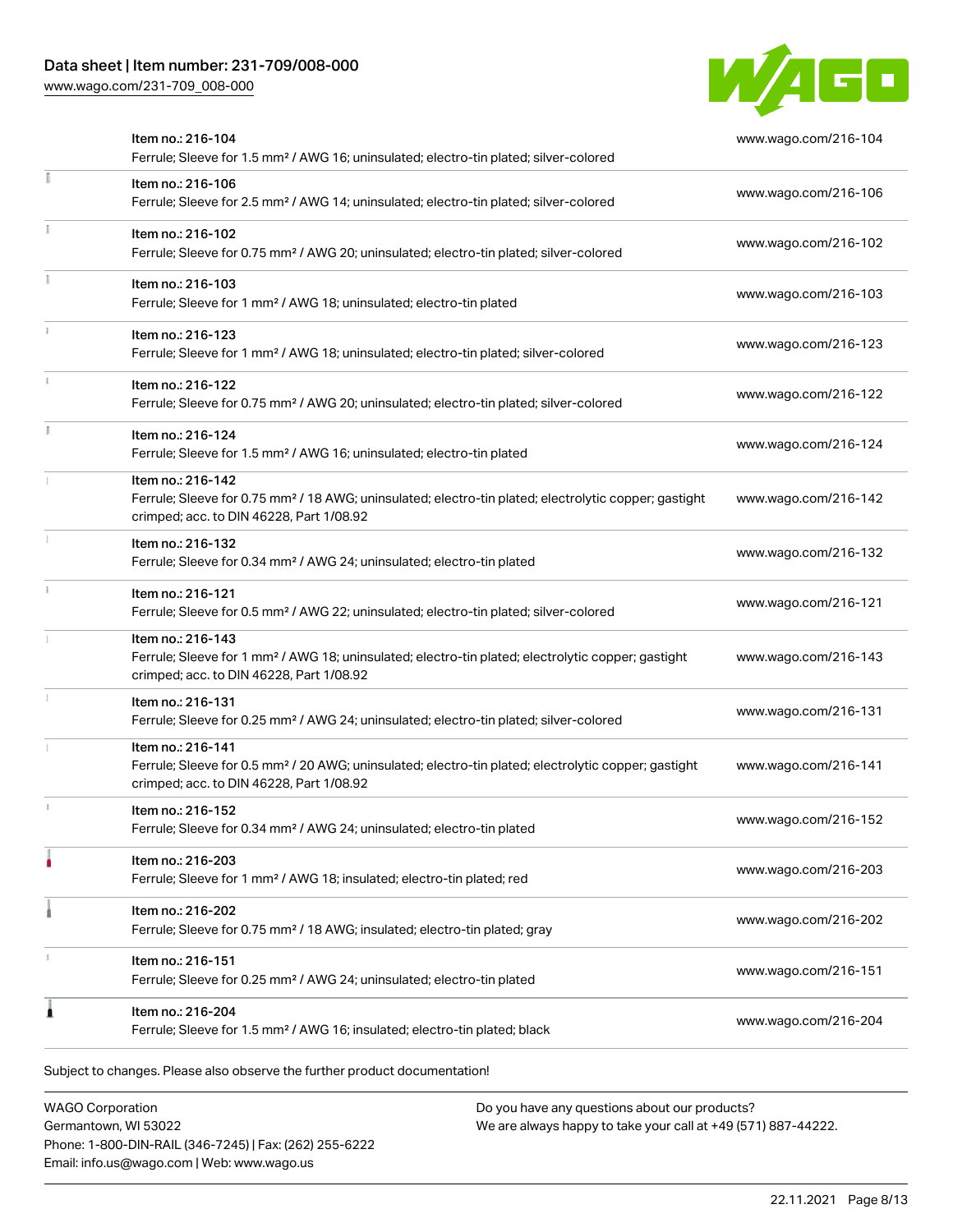[www.wago.com/231-709\\_008-000](http://www.wago.com/231-709_008-000)



|   | <b>WAGO Corporation</b><br>Do you have any questions about our products?                                                                                                                                |                      |
|---|---------------------------------------------------------------------------------------------------------------------------------------------------------------------------------------------------------|----------------------|
|   | Subject to changes. Please also observe the further product documentation!                                                                                                                              |                      |
|   | Item no.: 216-322<br>Ferrule; Sleeve for 0.34 mm <sup>2</sup> / 22 AWG; insulated; electro-tin plated; green                                                                                            | www.wago.com/216-322 |
|   | Item no.: 216-321<br>Ferrule; Sleeve for 0.25 mm <sup>2</sup> / AWG 24; insulated; electro-tin plated; yellow                                                                                           | www.wago.com/216-321 |
|   | Item no.: 216-301<br>Ferrule; Sleeve for 0.25 mm <sup>2</sup> / AWG 24; insulated; electro-tin plated; yellow                                                                                           | www.wago.com/216-301 |
|   | Item no.: 216-262<br>Ferrule; Sleeve for 0.75 mm <sup>2</sup> / 18 AWG; insulated; electro-tin plated; electrolytic copper; gastight<br>crimped; acc. to DIN 46228, Part 4/09.90; gray                  | www.wago.com/216-262 |
| 1 | Item no.: 216-284<br>Ferrule; Sleeve for 1.5 mm <sup>2</sup> / AWG 16; insulated; electro-tin plated; electrolytic copper; gastight<br>crimped; acc. to DIN 46228, Part 4/09.90; black                  | www.wago.com/216-284 |
| 1 | Item no.: 216-264<br>Ferrule; Sleeve for 1.5 mm <sup>2</sup> / AWG 16; insulated; electro-tin plated; electrolytic copper; gastight<br>crimped; acc. to DIN 46228, Part 4/09.90; black                  | www.wago.com/216-264 |
|   | Item no.: 216-263<br>Ferrule; Sleeve for 1 mm <sup>2</sup> / AWG 18; insulated; electro-tin plated; electrolytic copper; gastight crimped; www.wago.com/216-263<br>acc. to DIN 46228, Part 4/09.90; red |                      |
| 1 | Item no.: 216-244<br>Ferrule; Sleeve for 1.5 mm <sup>2</sup> / AWG 16; insulated; electro-tin plated; electrolytic copper; gastight<br>crimped; acc. to DIN 46228, Part 4/09.90; black                  | www.wago.com/216-244 |
|   | Item no.: 216-243<br>Ferrule; Sleeve for 1 mm <sup>2</sup> / AWG 18; insulated; electro-tin plated; electrolytic copper; gastight crimped; www.wago.com/216-243<br>acc. to DIN 46228, Part 4/09.90; red |                      |
| Ă | Item no.: 216-224<br>Ferrule; Sleeve for 1.5 mm <sup>2</sup> / AWG 16; insulated; electro-tin plated; black                                                                                             | www.wago.com/216-224 |
|   | Item no.: 216-221<br>Ferrule; Sleeve for 0.5 mm <sup>2</sup> / 20 AWG; insulated; electro-tin plated; white                                                                                             | www.wago.com/216-221 |
|   | Item no.: 216-222<br>Ferrule; Sleeve for 0.75 mm <sup>2</sup> / 18 AWG; insulated; electro-tin plated; gray                                                                                             | www.wago.com/216-222 |
|   | Item no.: 216-242<br>Ferrule; Sleeve for 0.75 mm <sup>2</sup> / 18 AWG; insulated; electro-tin plated; electrolytic copper; gastight<br>crimped; acc. to DIN 46228, Part 4/09.90; gray                  | www.wago.com/216-242 |
|   | Item no.: 216-241<br>Ferrule; Sleeve for 0.5 mm <sup>2</sup> / 20 AWG; insulated; electro-tin plated; electrolytic copper; gastight<br>crimped; acc. to DIN 46228, Part 4/09.90; white                  | www.wago.com/216-241 |
|   | Item no.: 216-223<br>Ferrule; Sleeve for 1 mm <sup>2</sup> / AWG 18; insulated; electro-tin plated; red                                                                                                 | www.wago.com/216-223 |
|   | Item no.: 216-201<br>Ferrule; Sleeve for 0.5 mm <sup>2</sup> / 20 AWG; insulated; electro-tin plated; white                                                                                             | www.wago.com/216-201 |
|   | Item no.: 216-144<br>Ferrule; Sleeve for 1.5 mm <sup>2</sup> / AWG 16; uninsulated; electro-tin plated; electrolytic copper; gastight<br>crimped; acc. to DIN 46228, Part 1/08.92; silver-colored       | www.wago.com/216-144 |

Germantown, WI 53022 Phone: 1-800-DIN-RAIL (346-7245) | Fax: (262) 255-6222 Email: info.us@wago.com | Web: www.wago.us

 $\overline{\phantom{\alpha}}$  any questions about o We are always happy to take your call at +49 (571) 887-44222.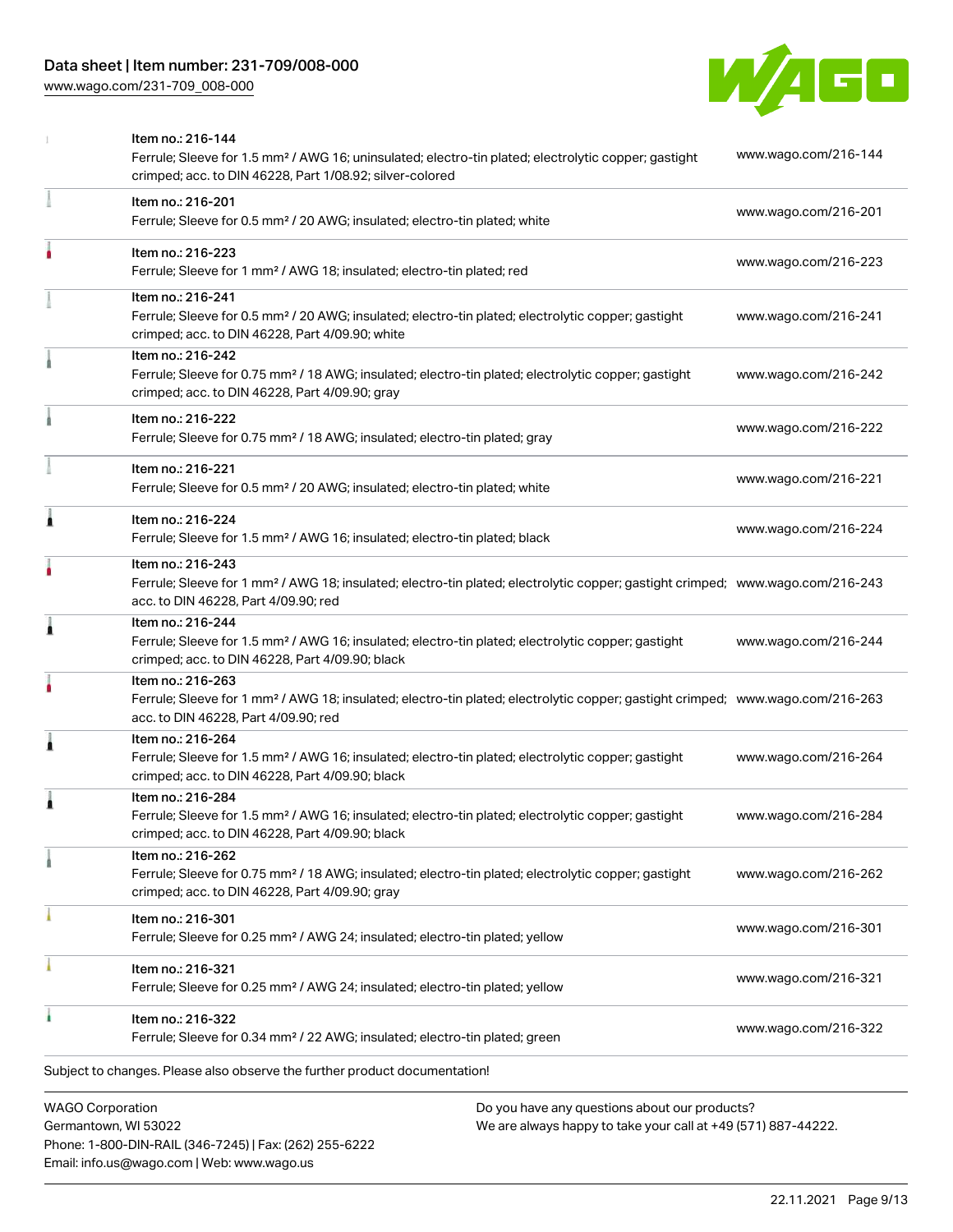

| ۸                                                                                                 | Item no.: 216-302                                                                                                                                      |            |               | www.wago.com/216-302 |
|---------------------------------------------------------------------------------------------------|--------------------------------------------------------------------------------------------------------------------------------------------------------|------------|---------------|----------------------|
| Ferrule; Sleeve for 0.34 mm <sup>2</sup> / 22 AWG; insulated; electro-tin plated; light turquoise |                                                                                                                                                        |            |               |                      |
| Mounting adapter                                                                                  |                                                                                                                                                        |            |               |                      |
| Mounting accessories                                                                              |                                                                                                                                                        |            |               |                      |
|                                                                                                   | Item no.: 209-148                                                                                                                                      |            |               |                      |
|                                                                                                   | Multi mounting adapter; for DIN-35 rail; 25 mm wide; gray                                                                                              |            |               | www.wago.com/209-148 |
| <b>Downloads</b>                                                                                  |                                                                                                                                                        |            |               |                      |
| Documentation                                                                                     |                                                                                                                                                        |            |               |                      |
| <b>Additional Information</b>                                                                     |                                                                                                                                                        |            |               |                      |
| Technical explanations                                                                            |                                                                                                                                                        | 2019 Apr 3 | pdf<br>2.0 MB | Download             |
| <b>CAD</b> files                                                                                  |                                                                                                                                                        |            |               |                      |
| <b>CAE</b> data                                                                                   |                                                                                                                                                        |            |               |                      |
|                                                                                                   | EPLAN Data Portal 231-709/008-000                                                                                                                      |            | <b>URL</b>    | Download             |
|                                                                                                   | ZUKEN Portal 231-709/008-000                                                                                                                           |            | <b>URL</b>    | Download             |
|                                                                                                   | EPLAN Data Portal 231-709/008-000                                                                                                                      |            | <b>URL</b>    | Download             |
| CAD data                                                                                          |                                                                                                                                                        |            |               |                      |
|                                                                                                   | 2D/3D Models 231-709/008-000                                                                                                                           |            | <b>URL</b>    | Download             |
|                                                                                                   | <b>Environmental Product Compliance</b>                                                                                                                |            |               |                      |
| <b>Compliance Search</b>                                                                          |                                                                                                                                                        |            |               |                      |
|                                                                                                   | Environmental Product Compliance 231-709/008-000                                                                                                       |            | <b>URL</b>    | Download             |
|                                                                                                   | 1-conductor female connector; CAGE CLAMP®; 2.5 mm <sup>2</sup> ; Pin spacing 7.62 mm; 9-<br>pole; Snap-in mounting feet; 2,50 mm <sup>2</sup> ; orange |            |               |                      |

#### Installation Notes

Subject to changes. Please also observe the further product documentation!

| <b>WAGO Corporation</b>                                | Do you have any questions about our products?                 |
|--------------------------------------------------------|---------------------------------------------------------------|
| Germantown, WI 53022                                   | We are always happy to take your call at +49 (571) 887-44222. |
| Phone: 1-800-DIN-RAIL (346-7245)   Fax: (262) 255-6222 |                                                               |
| Email: info.us@wago.com   Web: www.wago.us             |                                                               |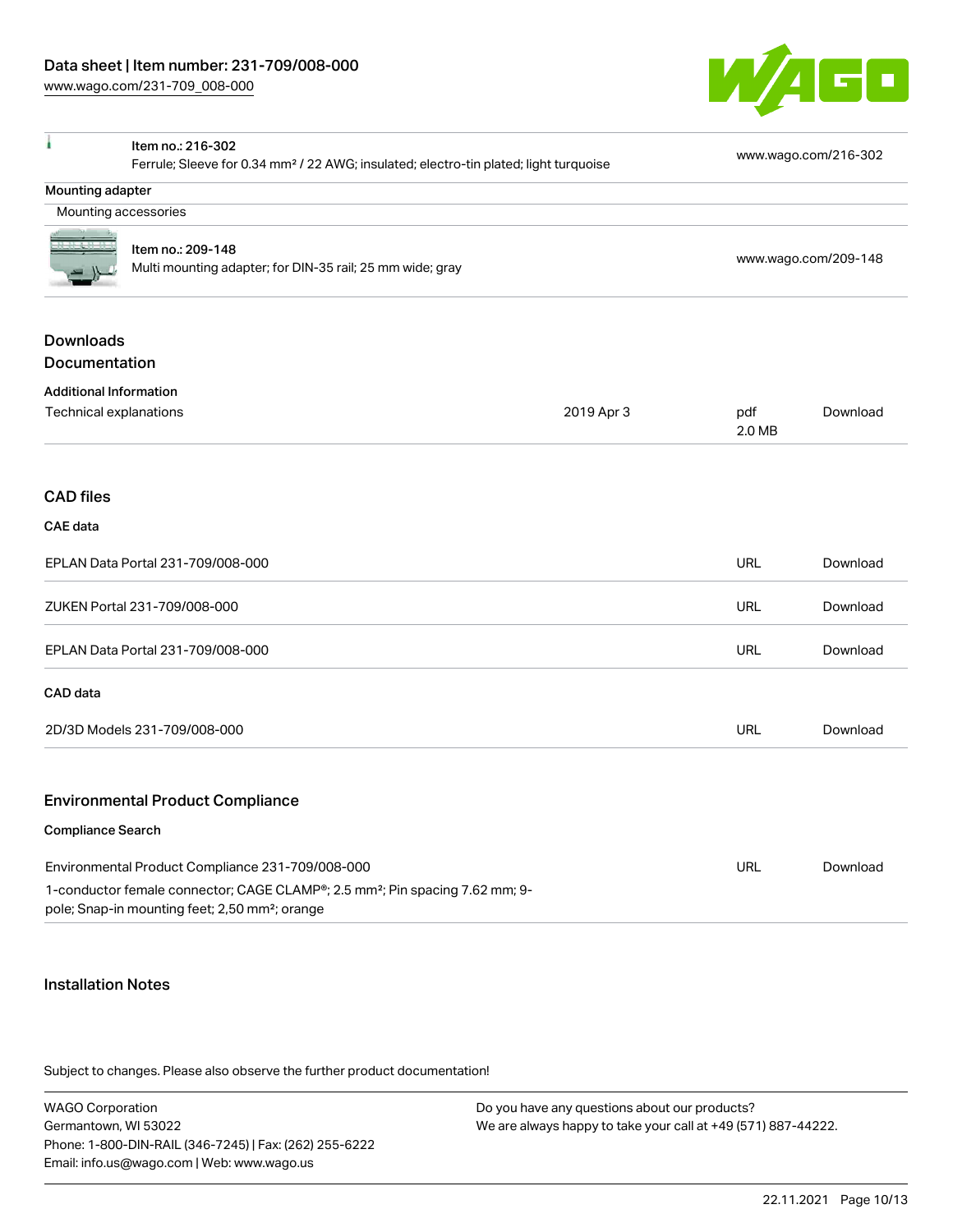



Inserting a conductor via 3.5 mm screwdriver – CAGE CLAMP® actuation parallel to conductor entry.



Inserting a conductor via 3.5 mm screwdriver – CAGE CLAMP® actuation perpendicular to conductor entry.



Inserting a conductor into CAGE CLAMP® unit via operating lever (231-291).



Inserting a conductor via operating tool.



Coding a female connector by removing coding finger(s).

Subject to changes. Please also observe the further product documentation!

WAGO Corporation Germantown, WI 53022 Phone: 1-800-DIN-RAIL (346-7245) | Fax: (262) 255-6222 Email: info.us@wago.com | Web: www.wago.us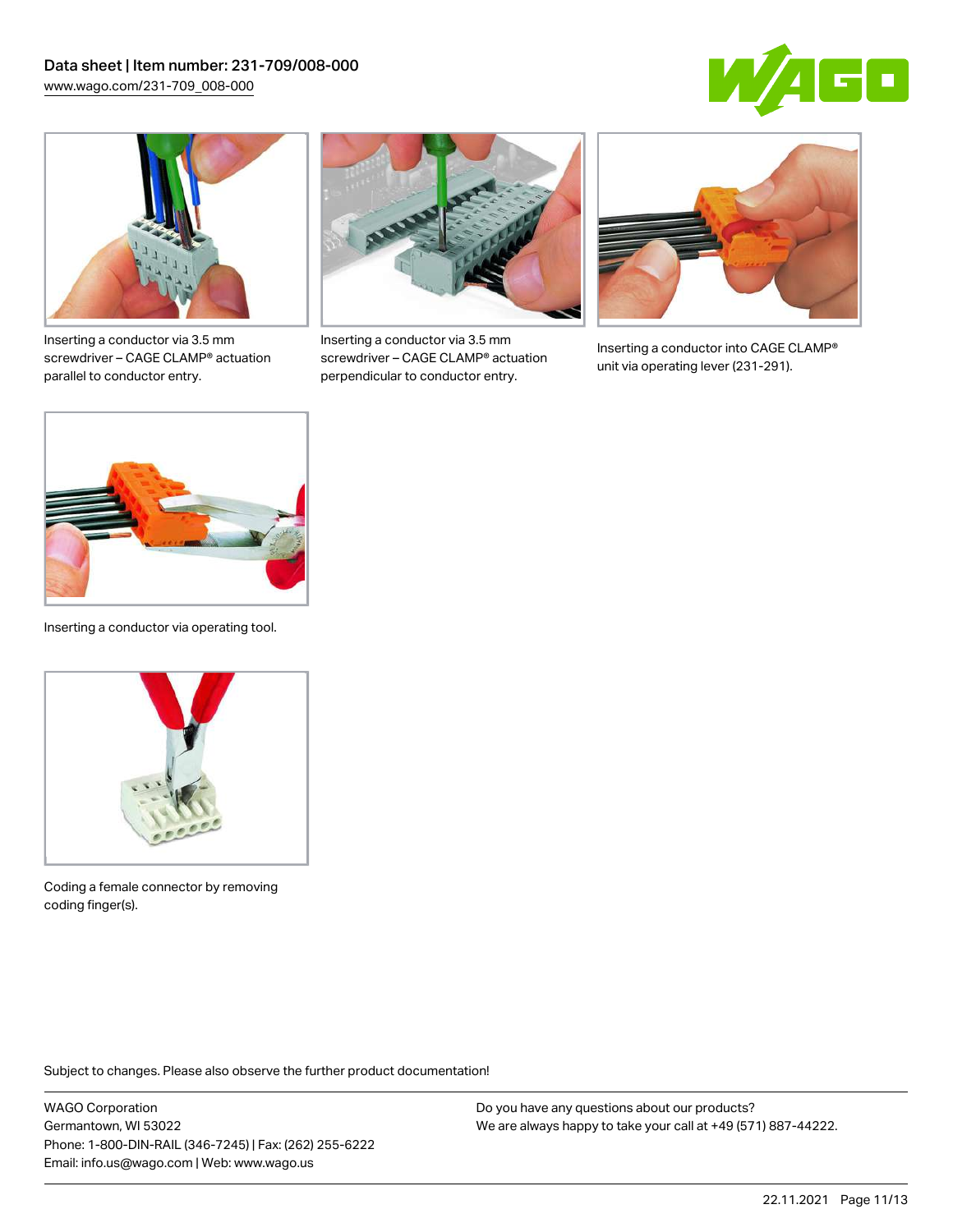



Testing – female connector with CAGE CLAMP®

Integrated test ports for testing perpendicular to conductor entry via 2 or 2.3 mm Ø test plug

Installation



Male connector with strain relief plate



Strain relief housing shown with a male connector equipped with CAGE CLAMP®

Marking

Subject to changes. Please also observe the further product documentation!

WAGO Corporation Germantown, WI 53022 Phone: 1-800-DIN-RAIL (346-7245) | Fax: (262) 255-6222 Email: info.us@wago.com | Web: www.wago.us